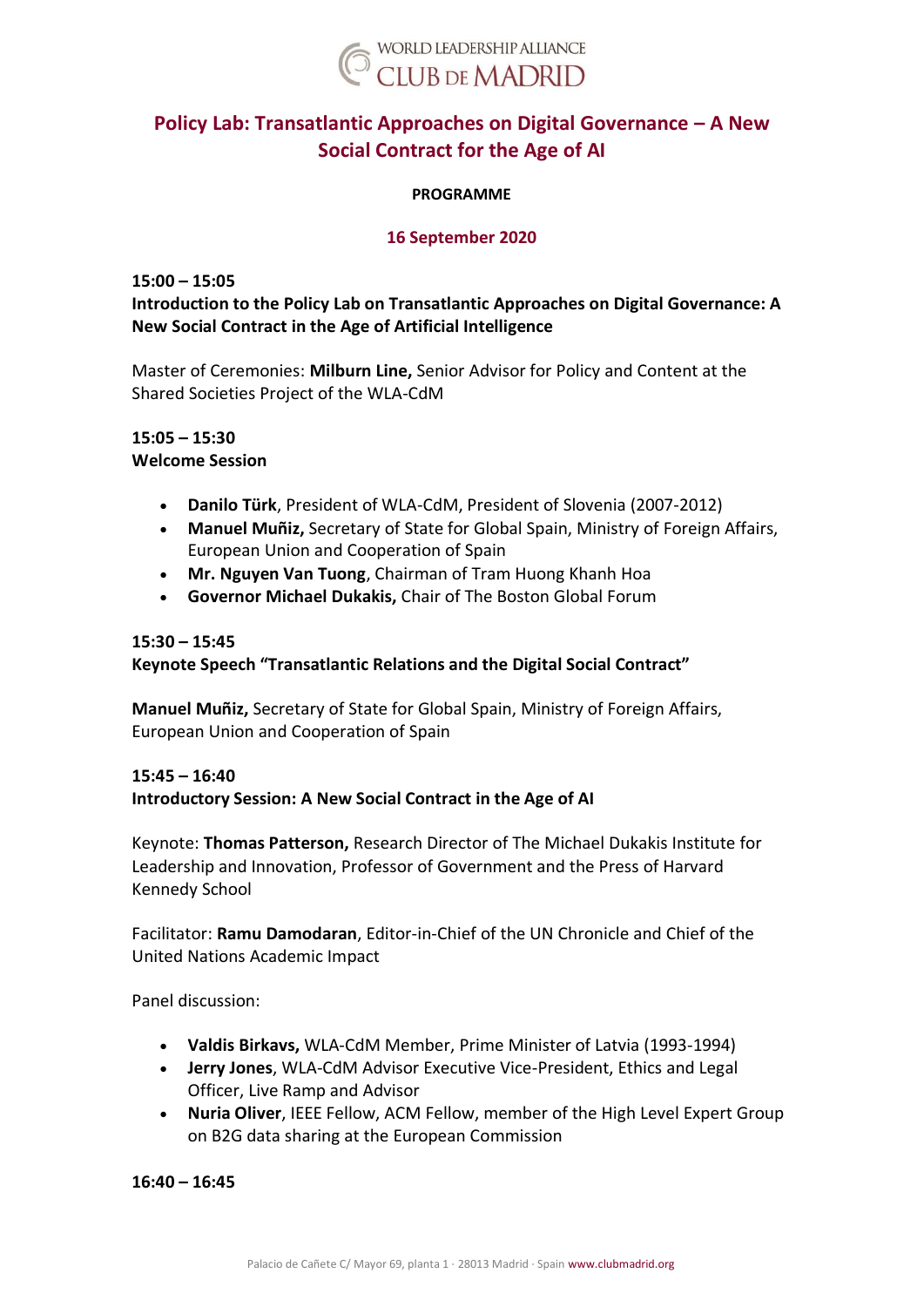

### **Closing**

Master of Ceremonies: **Milburn Line,** Senior Advisor for Policy and Content at the Shared Societies Project of the WLA-CdM

### **17 September 2020**

**15:00 – 15:05 Introduction** 

Master of Ceremonies: **Milburn Line,** Senior Advisor for Policy and Content at the Shared Societies Project of the WLA-CdM

#### **15:05 – 16:20**

**Session I**: **The AIWS Social Contract 2020 and AIWS Innovation Network: A Platform for Transatlantic Cooperation**

Lead speaker and Facilitator

**Nazli Choucri**, Boston Global Forum Board Member and Professor of Political Science at the Massachusetts Institute of Technology (MIT)

Panel discussion:

- **Esko Aho**, WLA-CdM Member, Prime Minister of Finland (1991-1995)
- **Vaira Vike-Freiberga**, WLA-CdM Member, President of Latvia (1999-2007)
- **Vint Cerf,** Father of the Internet, Chief Internet Evangelist, Google
- **Nguyen Anh Tuan**, CEO of the Boston Global Forum, "Presentation AIWS City, a practicing of The Social Contract 2020, A New Social Contract in the Age of AI"

#### **16:20 – 17:35**

### **Session II – Global digital cooperation to a world better prepared: Challenges and responses to Health Security**

Facilitator: **Cristina Manzano**, WLA-CdM Board Member, Director of Esglobal

Panel discussion:

- **Danilo Türk**, President of WLA-CdM, President of Slovenia (2007-2012)
- **Yu Ping Chan,** Senior Programme Officer, Office of the Under-Secretary General and Special Advisor on Preparations for the 75th UN Anniversary & the High Level Panel on Digital Cooperation
- **David Silbersweig**, Chairman, Department of Psychiatry and Co-Director for Institute for the Neurosciences, Brigham and Women's Hospital
- **Effy Vayena**, Professor of Bioethics at the Swiss Institute of Technology (ETHZ) and WHO consultant

**17:35 – 17:45**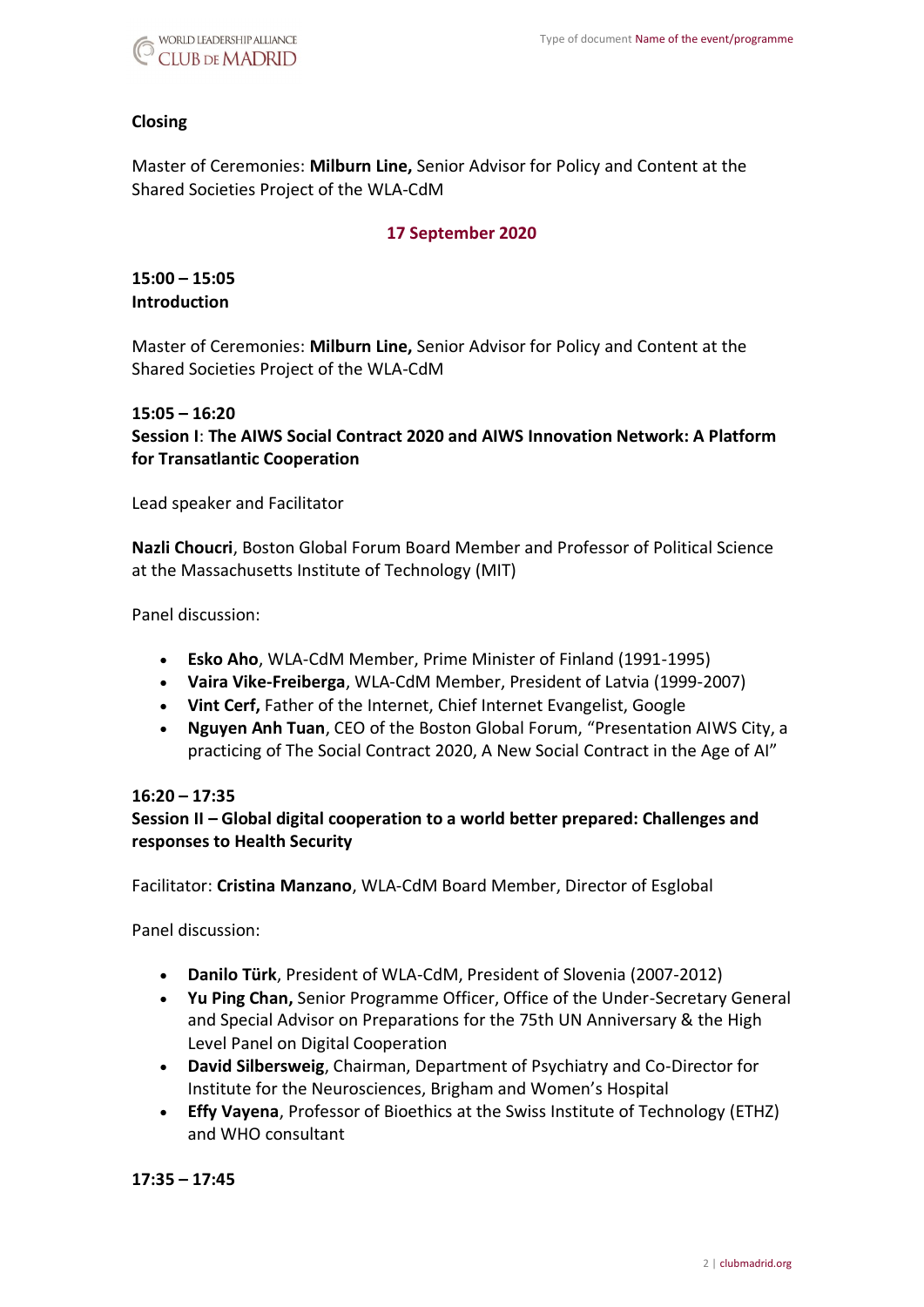

### **Networking break in virtual meeting rooms**

### **17:45 – 19:00**

**Session III: Policy frameworks for AI**

Keynote speaker: **Andrew Wyckoff**, Director for Science, Technology, and Innovation, **OECD** 

Facilitator: **Marc Rotenberg**, Director of Center For AI and Digital Policy at Michael Dukakis Institute and the Boston Global Forum

Panel discussion:

- **Zlatko Lagumdžija**, WLA-CdM Member, Prime Minister of Bosnia and Herzegovina (2001-2002)
- **Peggy Valcke**, Vice-Chair of the Council of Europe's Committee on Artificial Intelligence (CAHAI)
- **Regine Grienberger**, Director for Cyber Security Policy and Cyber Foreign Policy, Federal Foreign Service Office, Germany
- **Lorraine Kisselburgh**, Chair of New ACM Technology Policy Council
- **Andrew Wyckoff**, Director for Science, Technology, and Innovation, OECD

### **19:00 – 19:05 Closing**

Master of Ceremonies: **Milburn Line,** Senior Advisor for Policy and Content at the Shared Societies Project of the WLA-CdM

### **18 September 2020**

### **15:00 – 15:05 Introduction**

Master of Ceremonies: **Milburn Line,** Senior Advisor for Policy and Content at the Shared Societies Project of the WLA-CdM

### **15:05 – 16:35**

**Session IV – Transatlantic initiatives towards a new Social Contract in Artificial Intelligence and Digital Governance**

Facilitator: **Ted Piccone**, WLA-CdM Advisor, Nonresident Senior Fellow in Security and Strategy in the Foreign Policy program at Brookings, Chief Engagement Officer at the World Justice Project

Panel discussion:

• **Kim Campbell**, WLA-CdM Member, Prime Minister of Canada (1993)